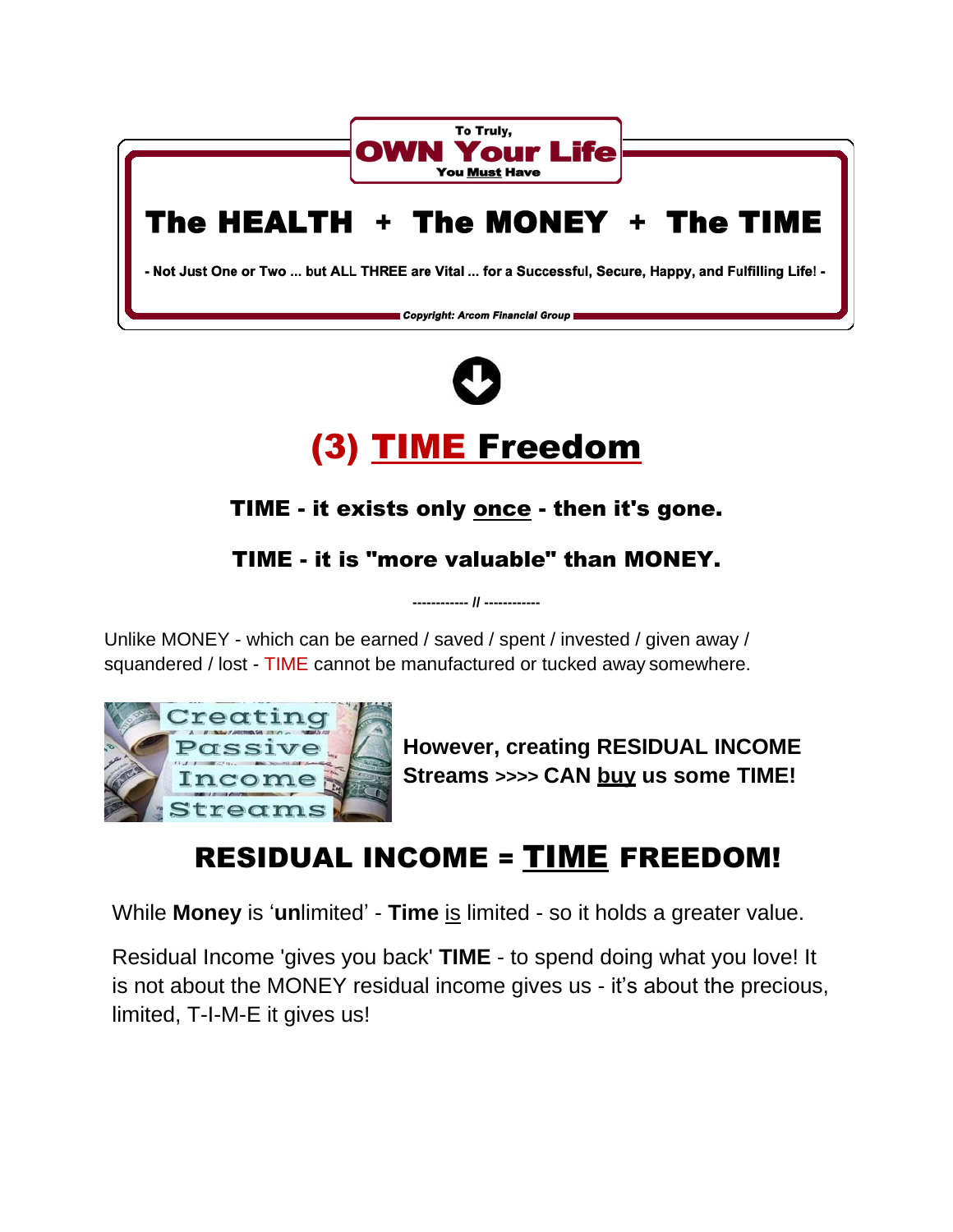#### CASH FLOW QUADRANT **(The [CFQ\)](https://www.keepandshare.com/doc20/22909/c-f-q-converted-pdf-248k?da=y)** - As the

famous author ,coach, investment guru, Robert Kiyosaki's **CFQ** shows - you cannot enjoy **T-I-M-E Freedom** if you have **L-I-N-E-A**-R Income (**E**mployees / **S**elf **E**mployed) as your source (see the LEFT side of the CFQ).

Problem - It is very difficult (almost impossible) to develop passive [residual] income streams from a JOB - or from providing SERVICES (i.e. **Employees**, and the **Self Employed** [CPAs / Attorneys / Physicians / Dentists / Electricians, etc]) … where you are depending on "billable hours" - simply trading "hours for dollars" -- time for money, since there is **NO** or little, **LEVERAGE** in (Click) > that process. Study the C**[ash](https://www.keepandshare.com/doc20/24450/c-f-q-converted-1-pdf-235k?da=y)** F**low** Q**[uadrant](https://www.keepandshare.com/doc20/24450/c-f-q-converted-1-pdf-235k?da=y)** (CFQ).

#### LINEAR INCOME VS RESIDUAL PASSIVE INCOME



You'll need to find ways to "move to the RIGHT side of the CF Quadrant (the **B** and the **I** side) in order to amass real wealth - plus future **TIME Freedom**.

Vulnerable - The "risk" factor for the **self employed** is high, because their income generally STOPS whenever "they" stop (sickness, accident, holidays, burnout etc). Unless they have a "backup" (a **Plan B**) - they are exposed - and if the bills and overhead don't get paid, that only adds more "stress" to the situation.

HOW to Develop 'RESIDUAL [on-going] Income'? - There are many different ways to create "Residual [+ Passive] income" >>> real estate rentals // insurance renewals // royalties, from books, CDs // pensions // annuities // starting an eBusiness (to market your own digital info. products, like eBooks, Audios, eReports, etc.) // becoming an Affiliate for other's products and services (Direct Marketing // eCommerce Marketing // Affiliate Marketing) // Network Marketing // Blogging // Internet Marketing, etc / etc..

**BUSINESS OWNERSHIP** is the KEY to building Wealth (through Residual Income) – see the **B** Quadrant,- top RIGHT of the CFQ (= PROFITS). And then - after all of your own economic needs are looked after - INVESTING excess \$\$ (the "I" Quadrant - lower RIGHT of the CFQ) will pave the way to TIME and FINANCIAL Freedom for you!

Entrepreneurship - Each method requires its own skillset - each method has its pros and cons - but bottom line - the "concept" of developing PASSIVE INCOME - through LEVERAGE - and ideally, ONLINE (perhaps from the comfort of your own home) - is very wise.